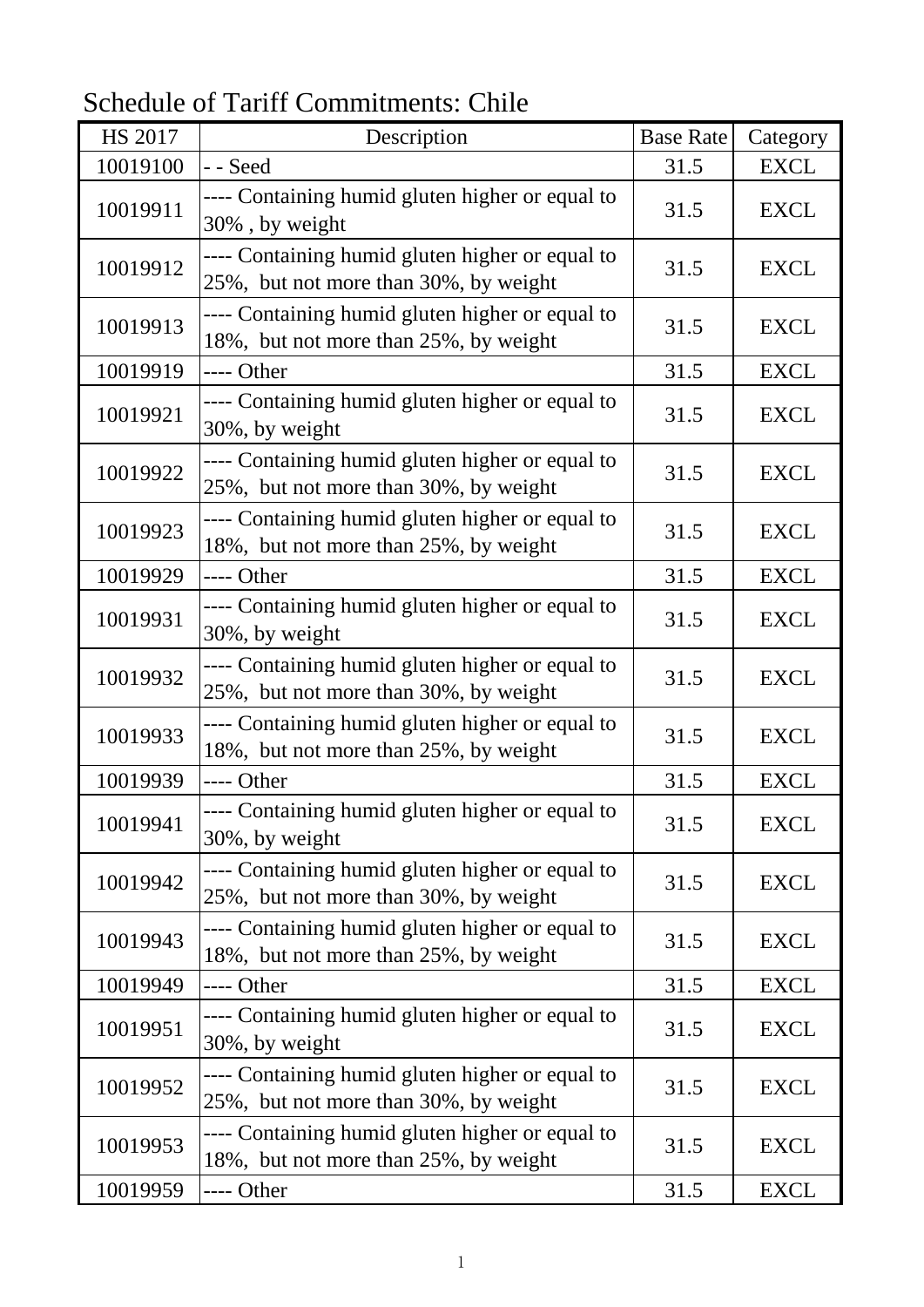| 10019961 | ---- Containing humid gluten higher or equal to<br>30%, by weight                        | 31.5 | <b>EXCL</b> |
|----------|------------------------------------------------------------------------------------------|------|-------------|
| 10019962 | ---- Containing humid gluten higher or equal to<br>25%, but not more than 30%, by weight | 31.5 | <b>EXCL</b> |
| 10019963 | ---- Containing humid gluten higher or equal to<br>18%, but not more than 25%, by weight | 31.5 | <b>EXCL</b> |
| 10019969 | ---- Other                                                                               | 31.5 | <b>EXCL</b> |
| 10019971 | ---- Containing humid gluten higher or equal to<br>30%, by weight                        | 31.5 | <b>EXCL</b> |
| 10019972 | ---- Containing humid gluten higher or equal to<br>25%, but not more than 30%, by weight | 31.5 | <b>EXCL</b> |
| 10019973 | ---- Containing humid gluten higher or equal to<br>18%, but not more than 25%, by weight | 31.5 | <b>EXCL</b> |
| 10019979 | ---- Other                                                                               | 31.5 | <b>EXCL</b> |
| 10019991 | ---- Containing humid gluten higher or equal to<br>30%, by weight                        | 31.5 | <b>EXCL</b> |
| 10019992 | ---- Containing humid gluten higher or equal to<br>25%, but not more than 30%, by weight | 31.5 | <b>EXCL</b> |
| 10019993 | ---- Containing humid gluten higher or equal to<br>18%, but not more than 25%, by weight | 31.5 | <b>EXCL</b> |
| 10019999 | ---- Other                                                                               | 31.5 | <b>EXCL</b> |
| 10061010 | -- For sowing                                                                            | 6    | <b>EXCL</b> |
| 10061090 | -- Other                                                                                 | 6    | <b>EXCL</b> |
| 10062000 | - Husked (brown) rice<br>--Comanning 5% or ress by weight or broken                      | 6    | <b>EXCL</b> |
| 10063010 |                                                                                          | 6    | <b>EXCL</b> |
| 10063020 | --Containing more than 5% but not more than<br>15%, by weight, of broken grains          | 6    | <b>EXCL</b> |
| 10063090 | --Other                                                                                  | 6    | <b>EXCL</b> |
| 10064000 | - Broken rice                                                                            | 6    | <b>EXCL</b> |
| 11010000 | Wheat or meslin flour.                                                                   | 31.5 | <b>EXCL</b> |
| 17011200 | - - Beet sugar                                                                           | 98   | <b>EXCL</b> |
| 17011300 | Cane sugar specified in Subheading Note 2 to<br>this Chapter                             | 98   | <b>EXCL</b> |
| 17011400 | - - Other cane sugar                                                                     | 98   | <b>EXCL</b> |
| 17019100 | omannng added navouring or colouring                                                     | 98   | <b>EXCL</b> |
| 17019910 | --Cane sugar, refined                                                                    | 98   | <b>EXCL</b> |
| 17019920 | ---Beet sugar, refined                                                                   | 98   | <b>EXCL</b> |
| 17019990 | ---Other                                                                                 | 98   | <b>EXCL</b> |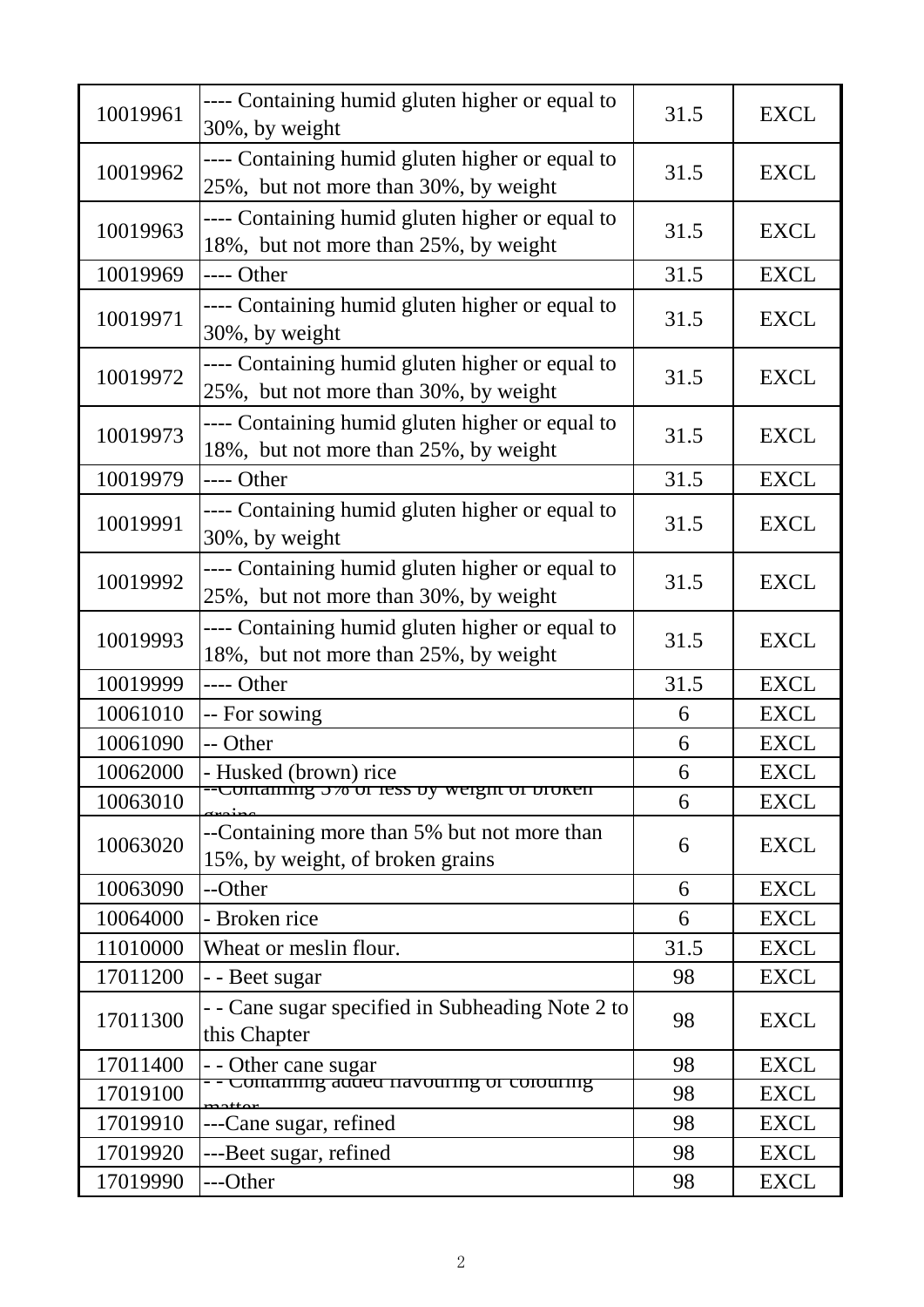| 17022000<br>17023000 | - Maple sugar and maple syrup<br>- Glucose and glucose syrup, not containing<br>fructose or containing in the dry state less than<br>20 % by weight of fructose<br>- Glucose and glucose syrup, containing in the<br>dry state at least 20 % but less than 50 % by | 6<br>6 | <b>EXCL</b><br><b>EXCL</b> |
|----------------------|--------------------------------------------------------------------------------------------------------------------------------------------------------------------------------------------------------------------------------------------------------------------|--------|----------------------------|
|                      |                                                                                                                                                                                                                                                                    |        |                            |
|                      |                                                                                                                                                                                                                                                                    |        |                            |
| 17024000             | weight of fructose, excluding invert sugar                                                                                                                                                                                                                         | 6      | Year 1                     |
| 17025000             | - Chemically pure fructose                                                                                                                                                                                                                                         | 6      | Year 1                     |
| 17026010             | --Of pear                                                                                                                                                                                                                                                          | 6      | <b>EXCL</b>                |
| 17026020             | --Of apple                                                                                                                                                                                                                                                         | 6      | <b>EXCL</b>                |
| 17026090             | --Other                                                                                                                                                                                                                                                            | 6      | <b>EXCL</b>                |
| 17029010             | --Colouring caramel                                                                                                                                                                                                                                                | 6      | Year 1                     |
| 17029020             | --Substitutes of the honey, even mixed with<br>natural honey                                                                                                                                                                                                       | 6      | <b>EXCL</b>                |
| 17029090             | --Other                                                                                                                                                                                                                                                            | 6      | <b>EXCL</b>                |
| 21069090             | --Other                                                                                                                                                                                                                                                            | 6      | <b>EXCL</b>                |
| 25232900             | - - Other                                                                                                                                                                                                                                                          | 6      | <b>EXCL</b>                |
| 25239000             | - Other hydraulic cements                                                                                                                                                                                                                                          | 6      | <b>EXCL</b>                |
| 40121100             | - - Of a kind used on motor cars (including<br>station wagons and racing cars)                                                                                                                                                                                     | 6      | <b>EXCL</b>                |
| 40121200             | - - Of a kind used on buses or lorries                                                                                                                                                                                                                             | 6      | <b>EXCL</b>                |
| 40121900             | - - Other                                                                                                                                                                                                                                                          | 6      | <b>EXCL</b>                |
| 40122010             | --Of a kind used on highway passengers or<br>cargo transportation vehicles, including tractors,<br>or vehicles of heading 87.05                                                                                                                                    | 6      | <b>EXCL</b>                |
| 40122090             | --Other                                                                                                                                                                                                                                                            | 6      | <b>EXCL</b>                |
| 40129030             | --Tire treads, of rubber                                                                                                                                                                                                                                           | 6      | <b>EXCL</b>                |
| 51061000             | - Containing 85 % or more by weight of wool                                                                                                                                                                                                                        | 6      | <b>EXCL</b>                |
| 51062000             | - Containing less than 85 % by weight of wool                                                                                                                                                                                                                      | 6      | <b>EXCL</b>                |
| 51081000             | - Carded                                                                                                                                                                                                                                                           | 6      | <b>EXCL</b>                |
| 51121110             | ---Of wool                                                                                                                                                                                                                                                         | 6      | Year 1                     |
| 54023100             | - - Of nylon or other polyamides, measuring per<br>single yarn not more than 50 tex                                                                                                                                                                                | 6      | Year 1                     |
| 54023200             | - - Of nylon or other polyamides, measuring per<br>single yarn more than 50 tex                                                                                                                                                                                    | 6      | <b>EXCL</b>                |
| 55095310             | ---Measuring more than 416,67 decitex (but not<br>exceeding 24 metric number)                                                                                                                                                                                      | 6      | <b>EXCL</b>                |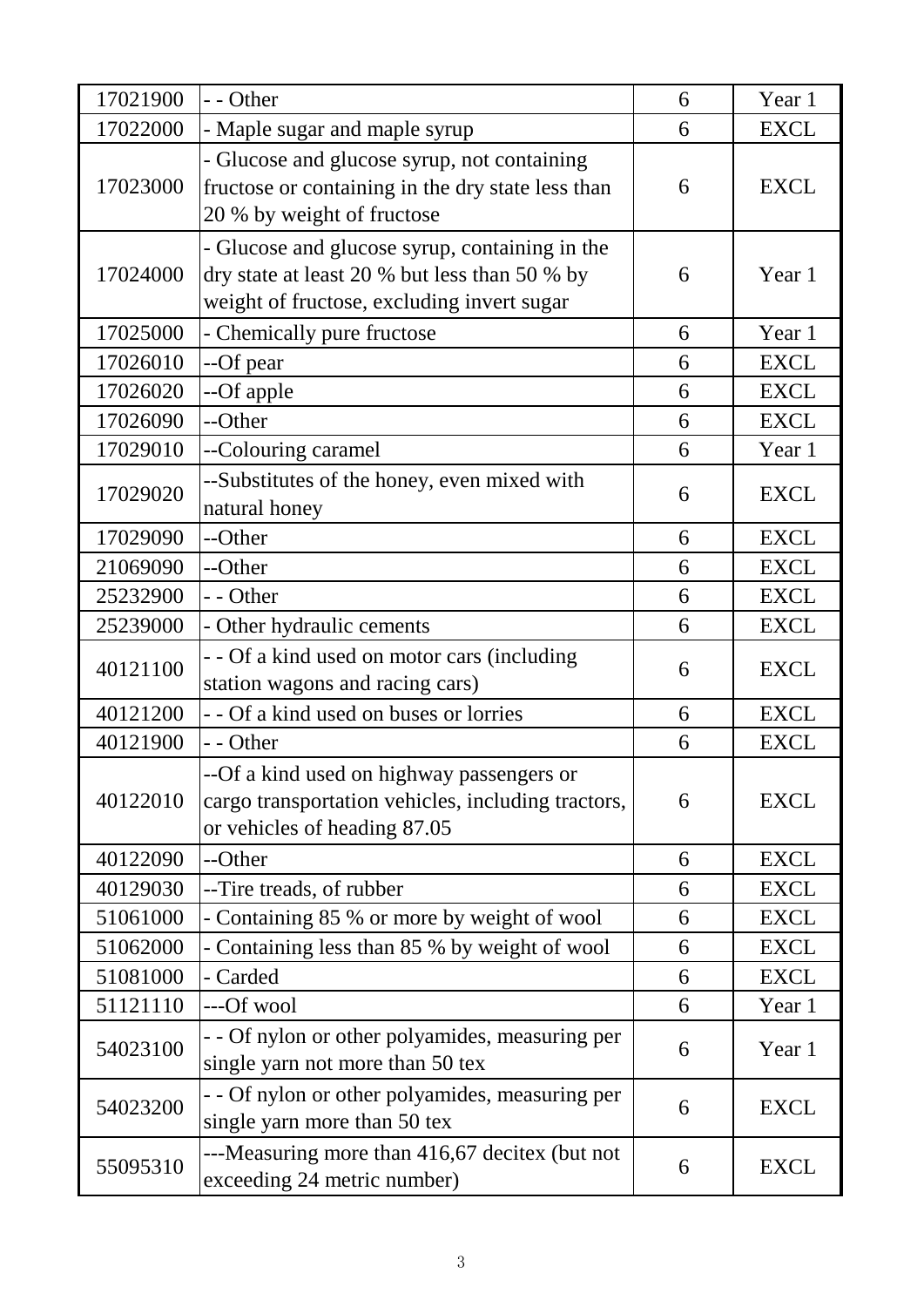| 55095320 | ---Measuring less than 416.67 decitex, but not<br>exceeding 333,33 decitex (exceeding 24 metric | 6 | <b>EXCL</b> |
|----------|-------------------------------------------------------------------------------------------------|---|-------------|
|          | number, but not exceeding 30 metric number)                                                     |   |             |
| 55095330 | ---Measuring less than 333,33 decitex                                                           | 6 | <b>EXCL</b> |
| 55121910 | (exceeding 30 metric number)<br>---Dyed                                                         | 6 | <b>EXCL</b> |
| 55121920 | ---Of yarns of different colours                                                                | 6 | <b>EXCL</b> |
| 55121930 | ---Printed                                                                                      | 6 | <b>EXCL</b> |
| 55133100 | - - Of polyester staple fibres, plain weave                                                     | 6 | Year 1      |
|          |                                                                                                 |   | <b>EXCL</b> |
| 55151110 | ---Unbleached and bleached                                                                      | 6 |             |
| 55151120 | ---Dyed                                                                                         | 6 | Year 1      |
| 55151130 | ---Of yarns of different colours                                                                | 6 | <b>EXCL</b> |
| 55151140 | ---Printed<br><b>IVITXED INAILITY OF SOIETY WITH INAIL-HIAGE</b>                                | 6 | <b>EXCL</b> |
| 55151200 |                                                                                                 | 6 | <b>EXCL</b> |
| 55151310 | ---Of a weight not exceeding 200 g/m2                                                           | 6 | <b>EXCL</b> |
| 55151320 | ---Of a weight exceeding 200 g/m2 but not<br>exceeding 300 g/m2                                 | 6 | <b>EXCL</b> |
| 55151330 | ---Weighing more than $300 \text{ g/m2}$                                                        | 6 | <b>EXCL</b> |
| 55161200 | - - Dyed                                                                                        | 6 | <b>EXCL</b> |
| 55161300 | - - Of yarns of different colours                                                               | 6 | <b>EXCL</b> |
| 55161400 | - - Printed                                                                                     | 6 | <b>EXCL</b> |
|          | - Containing by weight 5 % or more of                                                           |   |             |
| 60041000 | elastomeric yarn but not containing rubber                                                      | 6 | <b>EXCL</b> |
|          | thread                                                                                          |   |             |
| 61045910 | ---Of artificial fibres                                                                         | 6 | <b>EXCL</b> |
| 61089100 | - - Of cotton                                                                                   | 6 | Year 1      |
| 61099011 | ---For men and women                                                                            | 6 | Year 1      |
| 61099012 | ---For boys and girls                                                                           | 6 | <b>EXCL</b> |
| 61101200 | Of Kashmir (cashmere) goats                                                                     | 6 | Year 1      |
| 61101900 | - - Other                                                                                       | 6 | <b>EXCL</b> |
| 61152110 | --Of nylon                                                                                      | 6 | <b>EXCL</b> |
| 61152200 | - - Of synthetic fibres, measuring per single yarn                                              | 6 | <b>EXCL</b> |
|          | 67 decitex or more<br>Other women s run-length or knee-length                                   |   |             |
| 61153000 | hosiery, measuring per single yarn less than 67<br>docitor                                      | 6 | Year 1      |
| 61159510 | ---For sports                                                                                   | 6 | <b>EXCL</b> |
| 61159610 | ---Of nylon                                                                                     | 6 | <b>EXCL</b> |
| 62031110 | ---For men                                                                                      | 6 | <b>EXCL</b> |
| 62033100 | - - Of wool or fine animal hair                                                                 | 6 | <b>EXCL</b> |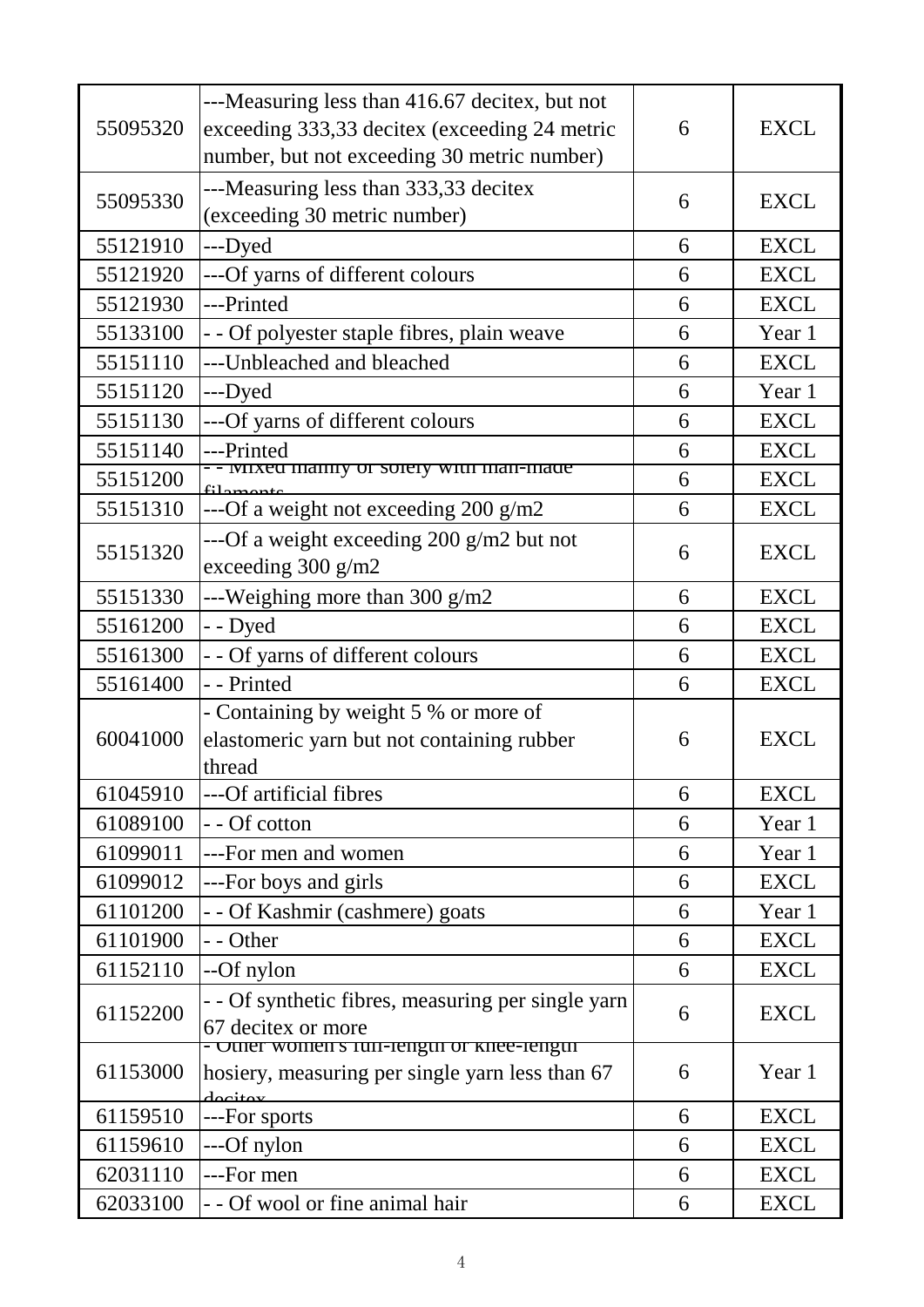| 62034100 | - - Of wool or fine animal hair                                                                  | 6 | <b>EXCL</b> |
|----------|--------------------------------------------------------------------------------------------------|---|-------------|
| 62034312 | ----Bib and brace overalls                                                                       | 6 | <b>EXCL</b> |
| 62034322 | ----Bib and brace overalls                                                                       | 6 | <b>EXCL</b> |
| 62041100 | - - Of wool or fine animal hair                                                                  | 6 | <b>EXCL</b> |
| 62041200 | - - Of cotton                                                                                    | 6 | Year 1      |
| 62042100 | - - Of wool or fine animal hair                                                                  | 6 | <b>EXCL</b> |
| 62043100 | - - Of wool or fine animal hair                                                                  | 6 | Year 1      |
| 62044100 | - - Of wool or fine animal hair                                                                  | 6 | <b>EXCL</b> |
| 62045100 | - - Of wool or fine animal hair                                                                  | 6 | <b>EXCL</b> |
| 62046100 | - - Of wool or fine animal hair                                                                  | 6 | Year 1      |
| 62046292 | ----Bib and brace overalls                                                                       | 6 | <b>EXCL</b> |
| 62046293 | ----Breeches                                                                                     | 6 | Year 1      |
| 62046312 | ----Bib and brace overalls                                                                       | 6 | <b>EXCL</b> |
| 62046314 | ----Shorts                                                                                       | 6 | <b>EXCL</b> |
| 62046321 | ----Trousers                                                                                     | 6 | Year 1      |
| 62046322 | ----Bib and brace overalls                                                                       | 6 | <b>EXCL</b> |
| 62046323 | ----Breeches                                                                                     | 6 | <b>EXCL</b> |
| 62052010 | --For men                                                                                        | 6 | <b>EXCL</b> |
| 62053042 | --- For boys                                                                                     | 6 | <b>EXCL</b> |
|          | - Blankets (other than electric blankets) and                                                    | 6 | <b>EXCL</b> |
| 63012000 | travelling rugs, of wool or of fine animal hair                                                  |   |             |
| 63101000 | - Sorted                                                                                         | 6 | <b>EXCL</b> |
| 63109000 | - Other                                                                                          | 6 | <b>EXCL</b> |
| 69119000 | - Other                                                                                          | 6 | Year 1      |
| 70052910 | --- гюд giass, от а unckness not exceeding 5,5                                                   | 6 | <b>EXCL</b> |
| 73121010 | --Of circular cross-section wire of a diameter of                                                | 6 | <b>EXCL</b> |
|          | 1mm but not exceeding 80 mm                                                                      |   |             |
| 73121090 | --Other                                                                                          | 6 | <b>EXCL</b> |
|          | Barbed wire of fron or steel; twisted noop or                                                    | 6 | <b>EXCL</b> |
| 73130000 | single flat wire, barbed or not, and loosely<br>twisted double wire, of a kind used for fencing, |   |             |
|          | of iron or steel                                                                                 |   |             |
| 73144190 | ---Other                                                                                         | 6 | <b>EXCL</b> |
| 73170010 | -Nails and tacks                                                                                 | 6 | <b>EXCL</b> |
| 73170090 | -Other                                                                                           | 6 | <b>EXCL</b> |
| 73181100 | - - Coach screws                                                                                 | 6 | <b>EXCL</b> |
| 73181200 | - - Other wood screws                                                                            | 6 | <b>EXCL</b> |
| 73181400 | - - Self-tapping screws                                                                          | 6 | <b>EXCL</b> |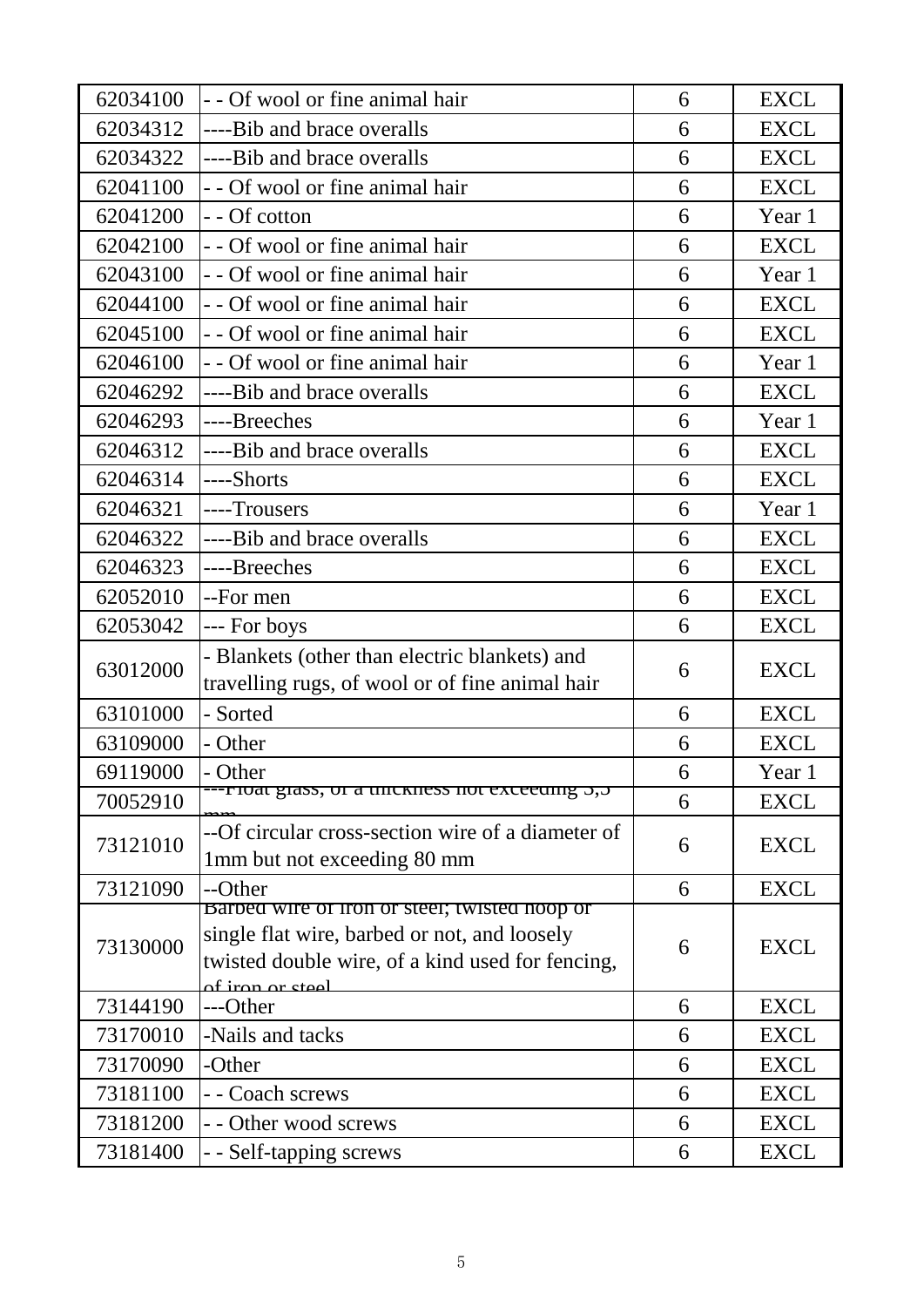| 73181500 | - - Other screws and bolts, whether or not with                                      | 6 | <b>EXCL</b> |
|----------|--------------------------------------------------------------------------------------|---|-------------|
|          | their nuts or washers                                                                |   |             |
| 73181600 | $-$ - Nuts                                                                           | 6 | <b>EXCL</b> |
| 73181900 | - - Other                                                                            | 6 | <b>EXCL</b> |
| 73182100 | - - Spring washers and other lock washers                                            | 6 | <b>EXCL</b> |
| 73182400 | - - Cotters and cotter-pins                                                          | 6 | <b>EXCL</b> |
| 73182900 | - - Other                                                                            | 6 | <b>EXCL</b> |
| 73211110 | ---Cookers (except for portable ones)                                                | 6 | <b>EXCL</b> |
| 73211130 | --- Other kitchens and cookers                                                       | 6 | <b>EXCL</b> |
| 73211140 | --- Barbecues (grills) * Gas                                                         | 6 | <b>EXCL</b> |
| 73211190 | ---Other                                                                             | 6 | <b>EXCL</b> |
| 73211210 | ---Cookers                                                                           | 6 | <b>EXCL</b> |
| 73211290 | ---Other                                                                             | 6 | <b>EXCL</b> |
| 73211910 | ---Cookers                                                                           | 6 | <b>EXCL</b> |
| 73211990 | ---Other                                                                             | 6 | <b>EXCL</b> |
| 73218111 | ---- Stoves (except portable)                                                        | 6 | <b>EXCL</b> |
| 73218112 | ---- Portable stoves                                                                 | 6 | <b>EXCL</b> |
| 73218119 | ---- Others                                                                          | 6 | <b>EXCL</b> |
| 73218121 | ---- Stoves (except portable)                                                        | 6 | <b>EXCL</b> |
| 73218122 | ---- Portable stoves                                                                 | 6 | <b>EXCL</b> |
| 73218129 | ---- Others                                                                          | 6 | <b>EXCL</b> |
| 73218210 | ---- Stoves (except portable)                                                        | 6 | <b>EXCL</b> |
| 73218220 | ---- Portable stoves                                                                 | 6 | <b>EXCL</b> |
| 73218290 | --- Others                                                                           | 6 | <b>EXCL</b> |
| 76042100 | - - Hollow profiles                                                                  | 6 | <b>EXCL</b> |
| 83021000 | - Hinges                                                                             | 6 | <b>EXCL</b> |
| 83024290 | ---Other                                                                             | 6 | <b>EXCL</b> |
| 83082000 | - Tubular or bifurcated rivets                                                       | 6 | Year 1      |
| 83111010 | --Welding electrodes cored with iron or steel<br>and coated with refractory material | 6 | <b>EXCL</b> |
| 83111090 | --Other                                                                              | 6 | <b>EXCL</b> |
| 83112000 | orea wire of dase metal, for electric arc-                                           | 6 | <b>EXCL</b> |
| 84181011 | ---Of a capacity exceeding 100 litres but not<br>exceeding 200 litres                | 6 | Year 1      |
| 84181012 | ---Of a capacity exceeding 200 litres but not<br>exceeding 300 litres                | 6 | <b>EXCL</b> |
| 84181013 | ---Of a capacity exceeding 300 litres but not<br>exceeding 400 litres                | 6 | <b>EXCL</b> |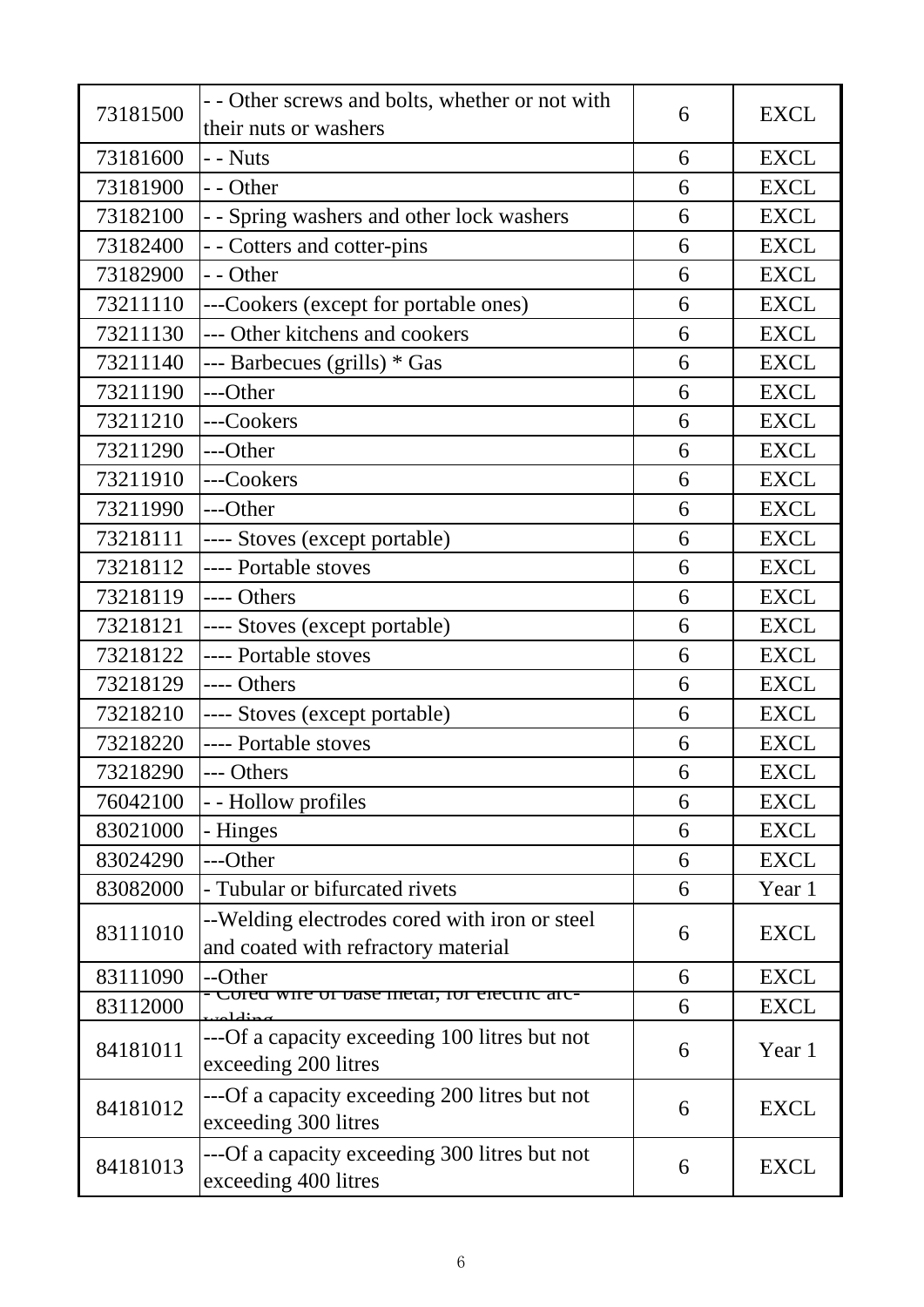| 84181019                | ---Other                                                                                                                                 | 6 | <b>EXCL</b> |
|-------------------------|------------------------------------------------------------------------------------------------------------------------------------------|---|-------------|
| 84181090                | --Other                                                                                                                                  | 6 | <b>EXCL</b> |
| 84182130                | ---Of a capacity exceeding 200 litres but not<br>exceeding 300 litres                                                                    | 6 | Year 1      |
| 84182190                | ---Other                                                                                                                                 | 6 | <b>EXCL</b> |
| 84183000                | - Freezers of the chest type, not exceeding 800 l<br>capacity                                                                            | 6 | <b>EXCL</b> |
| 84191100                | - - Instantaneous gas water heaters                                                                                                      | 6 | <b>EXCL</b> |
| 84211200                | - - Clothes-dryers                                                                                                                       | 6 | <b>EXCL</b> |
| 84501111                | ----Of a loading capacity exceeding 5 kg but not<br>exceeding 7.5 Kg                                                                     | 6 | <b>EXCL</b> |
| 84502000                | - Machines, each of a dry linen capacity<br>exceeding 10 kg                                                                              | 6 | <b>EXCL</b> |
| 84512110                | --- Electrical                                                                                                                           | 6 | <b>EXCL</b> |
| 84512120                | --- Gas                                                                                                                                  | 6 | Year 1      |
| 84512190                | --- Others                                                                                                                               | 6 | Year 1      |
| 84818010                | --Household use                                                                                                                          | 6 | <b>EXCL</b> |
| 84818099                | ---Other                                                                                                                                 | 6 | <b>EXCL</b> |
| ex51111100 --- Of wool  |                                                                                                                                          | 6 | <b>EXCL</b> |
| ex51112000 --- Of wool  |                                                                                                                                          | 6 | <b>EXCL</b> |
|                         | $ex61151000$ - For sports, of cotton                                                                                                     | 6 | <b>EXCL</b> |
|                         | - Women's full-length or knee-length hosiery,<br>ex61151000 measuring less than 67 decitex per single yarn<br>(other than of nylon)      | 6 | <b>EXCL</b> |
| $ex61151000$ - Of nylon |                                                                                                                                          | 6 | <b>EXCL</b> |
| ex61151000              | - Of synthetic fibres, measuring 67 decitex or<br>more per single yarn                                                                   | 6 | <b>EXCL</b> |
|                         | - Of synthetic fibres, measuring less than 67<br>ex61151000 decitex per single yarn, other than of nylon,<br>acrylic fibres or polyester | 6 | <b>EXCL</b> |
| ex61152190 - Other      |                                                                                                                                          | 6 | <b>EXCL</b> |
|                         | ex62032900 - Of wool or fine animal hair                                                                                                 | 6 | <b>EXCL</b> |
|                         | $ex62053022$ --- Other synthetic fibres                                                                                                  | 6 | <b>EXCL</b> |
|                         | ex62099000 - Of wool or fine animal hair                                                                                                 | 6 | Year 1      |
| ex69072121              | ---- Glazed                                                                                                                              | 6 | <b>EXCL</b> |
| ex69072221              | ---- Glazed                                                                                                                              | 6 | <b>EXCL</b> |
| ex69072321 ---- Glazed  |                                                                                                                                          | 6 | <b>EXCL</b> |
| ex70052990              | rioat giass, or a unckness not exceeding                                                                                                 | 6 | <b>EXCL</b> |